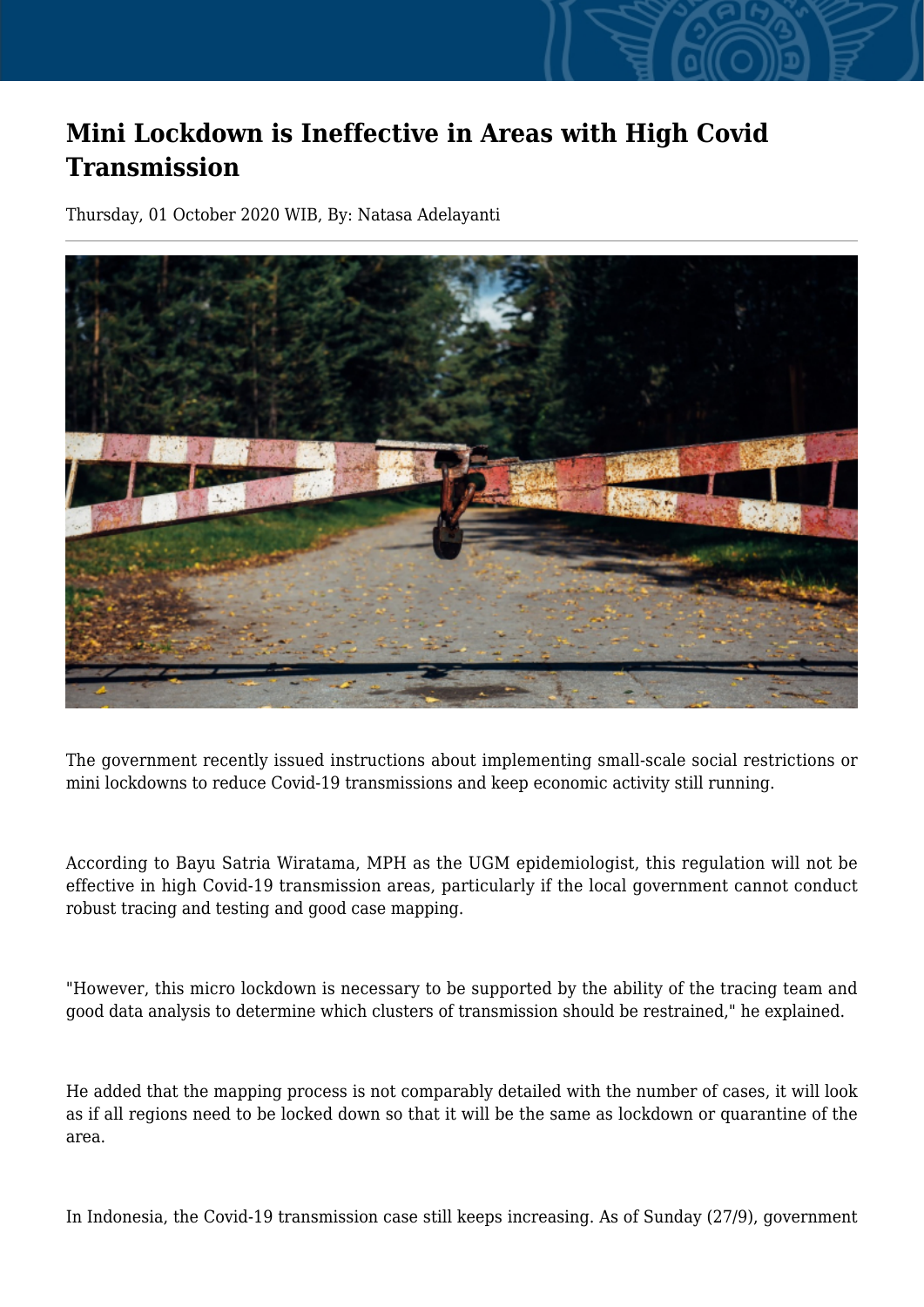

data shows a total of 275,213 cases of Covid-19 in the country with 3,874 new cases.

The small scale restrictions are those at the village, RT, RW, or office level. The mini lockdown application will be based on Covid-19 distribution data to see which villages or areas are in the red or black zone so that only those villages will employ the mini lockdown.

Many parties have considered this step to be implemented as an alternative for policies to restrict socio-economic activities at a broader level, such as districts/cities or provinces, which are possible to impact the economy.

Bayu did not deny that this step could be an effective control effort, especially if the implementation were in areas with low Covid-19 transmission level.

However, this kind of restriction needs to be done in a controlled manner, starting from mapping, restriction, food assistance, and tracing and testing at the smallest level that will be locked down.

According to him, if the mini lockdown policy is implemented, the regions have the ability or capacity to implement local quarantine measures, especially at the provincial capital level.

Besides, in his remarks, for the tracing process itself, it still encounters several obstacles, especially from the aspect of limited human resources. The standard in every case of positive Covid-19 patients, the isolation trace ratio reaches at least 30 people.

"So far, tracing efforts have not been running well, because the isolation trace ratio for each case has not reached a minimum number of 30 people per one case," said Bayu.

Author: Gloria Photo: Freepik.com Translator: Natasa A

## **Related News**

- [Indonesia Must Impose Stricter Covid-19 Curbs](http://ugm.ac.id/www.ugm.ac.id//en/news/20072-ugm-epidemiologist-beware-of-evacuees-cluster-potential-during-pandemic)
- [UGM Academic Hospital Doctor: Scuba Masks Ineffective to Prevent Covid-19](http://ugm.ac.id/www.ugm.ac.id//en/news/16604-dengue-case-can-be-predicted-by-modelling)
- [UGM Epidemiologist: Beware of Evacuees Cluster Potential during Pandemic](http://ugm.ac.id/www.ugm.ac.id//en/news/19260-can-ac-increase-the-risk-of-covid-19-infection)
- [Dengue Case Can Be Predicted by Modelling](http://ugm.ac.id/www.ugm.ac.id//en/news/20709-indonesia-must-impose-stricter-covid-19-curbs)